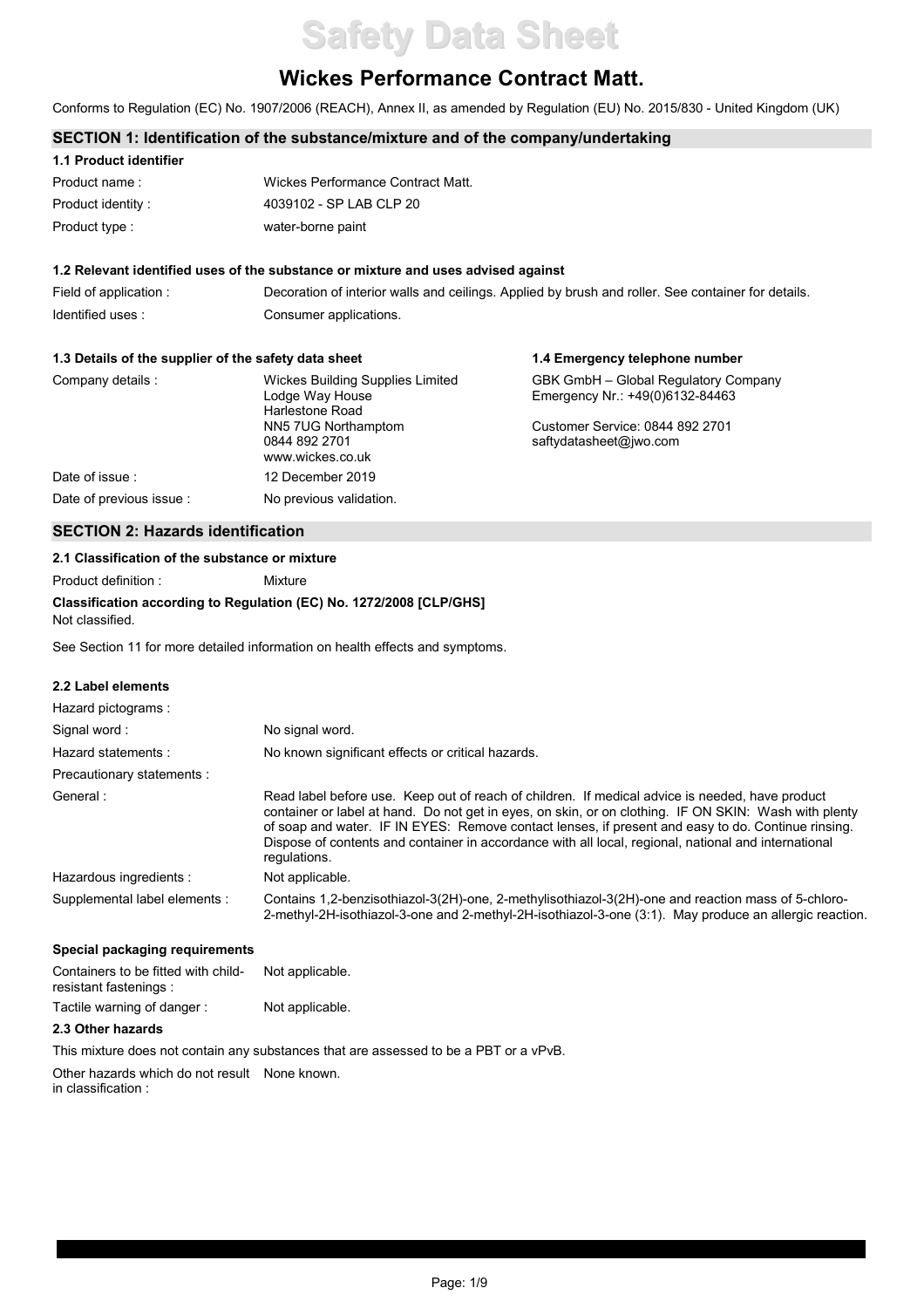# **SECTION 3: Composition/information on ingredients**

# **3.2 Mixtures**

| Product/ingredient name                                                                               | <b>Identifiers</b>                                                                    | %        | Regulation (EC) No. 1272/2008 [CLP]                                                                                                                                                                                                                                                           | Type  |
|-------------------------------------------------------------------------------------------------------|---------------------------------------------------------------------------------------|----------|-----------------------------------------------------------------------------------------------------------------------------------------------------------------------------------------------------------------------------------------------------------------------------------------------|-------|
| 1,2-benzisothiazol-3(2H)-one                                                                          | REACH #: 01-2120761540-60<br>EC: 220-120-9<br>CAS: 2634-33-5<br>Index: 613-088-00-6   | < 0.05   | Acute Tox. 4, H302<br>Skin Irrit. 2, H315<br>Eye Dam. 1, H318<br><b>Skin Sens. 1, H317</b><br>Aquatic Acute 1, H400 (M=1)                                                                                                                                                                     | $[1]$ |
| 2-methylisothiazol-3(2H)-one                                                                          | REACH #: 01-2120761540-60<br>$EC: 220-239-6$<br>CAS: 2682-20-4<br>Index: 613-326-00-9 | < 0.0015 | Acute Tox. 3, H301<br>Acute Tox. 3, H311<br>Acute Tox. 2, H330<br>Skin Corr. 1B, H314<br>Eye Dam. 1, H318<br>Skin Sens. 1A, H317<br>Aquatic Acute 1, H400 (M=10)<br>Aquatic Chronic 1, H410 (M=1)<br><b>EUH071</b>                                                                            | $[1]$ |
| reaction mass of 5-chloro-2-methyl-<br>2H-isothiazol-3-one and 2-methyl-<br>2H-isothiazol-3-one (3:1) | REACH #: 01-2120764691-48<br>CAS: 55965-84-9<br>Index: 613-167-00-5                   | < 0.0015 | Acute Tox. 3, H301<br>Acute Tox. 2, H310<br>Acute Tox. 2, H330<br>Skin Corr. 1C, H314<br>Eye Dam. 1, H318<br>Skin Sens. 1A, H317<br>Aquatic Acute 1, H400 (M=100)<br>Aquatic Chronic 1, H410 (M=100)<br><b>EUH071</b><br>See Section 16 for the full text of the H statements declared above. | $[1]$ |

There are no additional ingredients present which, within the current knowledge of the supplier and in the concentrations applicable, are classified as hazardous to health or the environment and hence require reporting in this section.

# **Type**

[1] Substance classified with a health or environmental hazard

[2] Substance with a workplace exposure limit, see section 8.

[3] Substance meets the criteria for PBT according to Regulation (EC) No. 1907/2006, Annex XIII

[4] Substance meets the criteria for vPvB according to Regulation (EC) No. 1907/2006, Annex XIII

[5] Substance of equivalent concern

[6] Additional disclosure due to company policy

# **SECTION 4: First aid measures**

#### **4.1 Description of first aid measures**

| General:                    | In all cases of doubt, or when symptoms persist, seek medical attention. Never give anything by mouth<br>to an unconscious person.                                                                                                                             |
|-----------------------------|----------------------------------------------------------------------------------------------------------------------------------------------------------------------------------------------------------------------------------------------------------------|
| Eye contact:                | Check for and remove any contact lenses. Immediately flush eyes with plenty of water for at least 15<br>minutes, occasionally lifting the upper and lower eyelids. In all cases of doubt, or when symptoms<br>persist, seek medical attention.                 |
| Inhalation:                 | Remove to fresh air.                                                                                                                                                                                                                                           |
| Skin contact:               | Remove contaminated clothing and shoes. Wash skin thoroughly with soap and water or use<br>recognized skin cleanser. Do NOT use solvents or thinners.                                                                                                          |
| Ingestion:                  | If swallowed, seek medical advice immediately and show this container or label. Keep person warm<br>and at rest. Do not induce vomiting unless directed to do so by medical personnel. Lower the head so<br>that vomit will not re-enter the mouth and throat. |
| Protection of first-aiders: | No action shall be taken involving any personal risk or without suitable training.                                                                                                                                                                             |

## **4.2 Most important symptoms and effects, both acute and delayed**

| <b>Potential acute health effects</b> |                                                   |
|---------------------------------------|---------------------------------------------------|
| Eve contact:                          | No known significant effects or critical hazards. |
| Inhalation:                           | No known significant effects or critical hazards. |
| Skin contact:                         | No known significant effects or critical hazards. |
| Ingestion:                            | No known significant effects or critical hazards. |
| Over-exposure signs/symptoms          |                                                   |
| Eve contact:                          | No specific data.                                 |
| Inhalation:                           | No specific data.                                 |
| Skin contact:                         | No specific data.                                 |
| Ingestion:                            | No specific data.                                 |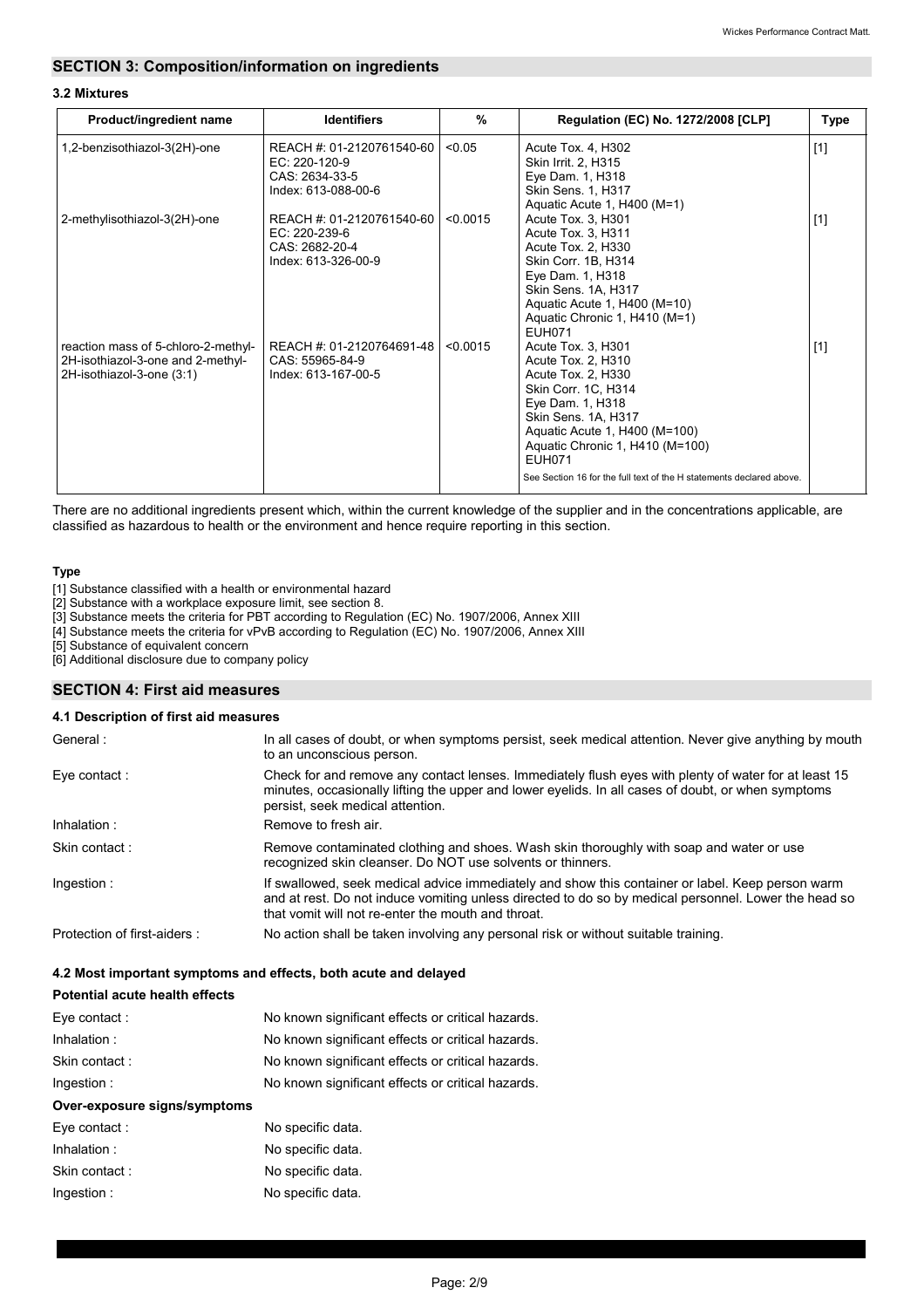# **SECTION 4: First aid measures**

#### **4.3 Indication of any immediate medical attention and special treatment needed**

| Notes to physician:  | Treat symptomatically. Contact poison treatment specialist immediately if large quantities have been<br>ingested or inhaled. |
|----------------------|------------------------------------------------------------------------------------------------------------------------------|
| Specific treatments: | No specific treatment.                                                                                                       |

### **SECTION 5: Firefighting measures**

# **5.1 Extinguishing media**

| Extinguishing media: | Recommended: alcohol resistant foam, CO <sub>2</sub> , powders, water spray.<br>Not to be used: wateriet. |
|----------------------|-----------------------------------------------------------------------------------------------------------|
|                      |                                                                                                           |

# **5.2 Special hazards arising from the substance or mixture**

Hazardous combustion products : Decomposition products may include the following materials: carbon oxides metal oxide/oxides Hazards from the substance or mixture : In a fire or if heated, a pressure increase will occur and the container may burst.

### **5.3 Advice for firefighters**

Promptly isolate the scene by removing all persons from the vicinity of the incident if there is a fire. No action shall be taken involving any personal risk or without suitable training. Fire will produce dense black smoke. Exposure to decomposition products may cause a health hazard. Cool closed containers exposed to fire with water. Do not release runoff from fire to drains or watercourses. Fire-fighters should wear appropriate protective equipment and self-contained breathing apparatus (SCBA) with a full face-piece operated in positive pressure mode. Clothing for fire-fighters (including helmets, protective boots and gloves) conforming to European standard EN 469 will provide a basic level of protection for chemical incidents.

# **SECTION 6: Accidental release measures**

## **6.1 Personal precautions, protective equipment and emergency procedures**

Exclude sources of ignition and ventilate the area. Floors may become slippery. Refer to protective measures listed in sections 7 and 8. No action shall be taken involving any personal risk or without suitable training.

### **6.2 Environmental precautions**

Avoid dispersal of spilled material and runoff and contact with soil, waterways, drains and sewers. Inform the relevant authorities if the product has caused environmental pollution (sewers, waterways, soil or air).

### **6.3 Methods and materials for containment and cleaning up**

Stop leak if without risk. Move containers from spill area. Prevent entry into sewers, water courses, basements or confined areas. Wash spillages into an effluent treatment plant or proceed as follows. Contain and collect spillage with non-combustible, absorbent material e.g. sand, earth, vermiculite or diatomaceous earth and place in container for disposal according to local regulations (see Section 13).

### **6.4 Reference to other sections**

See Section 1 for emergency contact information. See Section 8 for information on appropriate personal protective equipment. See Section 13 for additional waste treatment information.

### **SECTION 7: Handling and storage**

### **7.1 Precautions for safe handling**

Put on appropriate personal protective equipment (see Section 8). Eating, drinking and smoking should be prohibited in areas where this material is handled, stored and processed. Workers should wash hands and face before eating, drinking and smoking. Remove contaminated clothing and protective equipment before entering eating areas.

Never use pressure to empty; the container is not a pressure vessel. Always keep in the same material as the supply container. Good housekeeping standards and regular safe removal of waste materials will minimise risks of spontaneous combustion and other fire hazards. The Manual Handling Operations Regulations may apply to the handling of containers of this product. Packs with a volume content of 5 litres or more may be marked with a maximum gross weight. To assist employers the following method of calculating the weight for any pack size is given. Take the pack size volume in litres and multiply this figure by the specific gravity (relative density) value given in section 9. This will give the net weight of the coating in kilograms. Allowance will then have to be made for the immediate packaging to give an approximate gross weight.

### **7.2 Conditions for safe storage, including any incompatibilities**

Store in accordance with local regulations. Store in a cool, well-ventilated area away from incompatible materials and ignition sources. Storage : Do not store below the following temperature: 5 °C

### **7.3 Specific end use(s)**

See separate Product Data Sheet for recommendations or industrial sector specific solutions.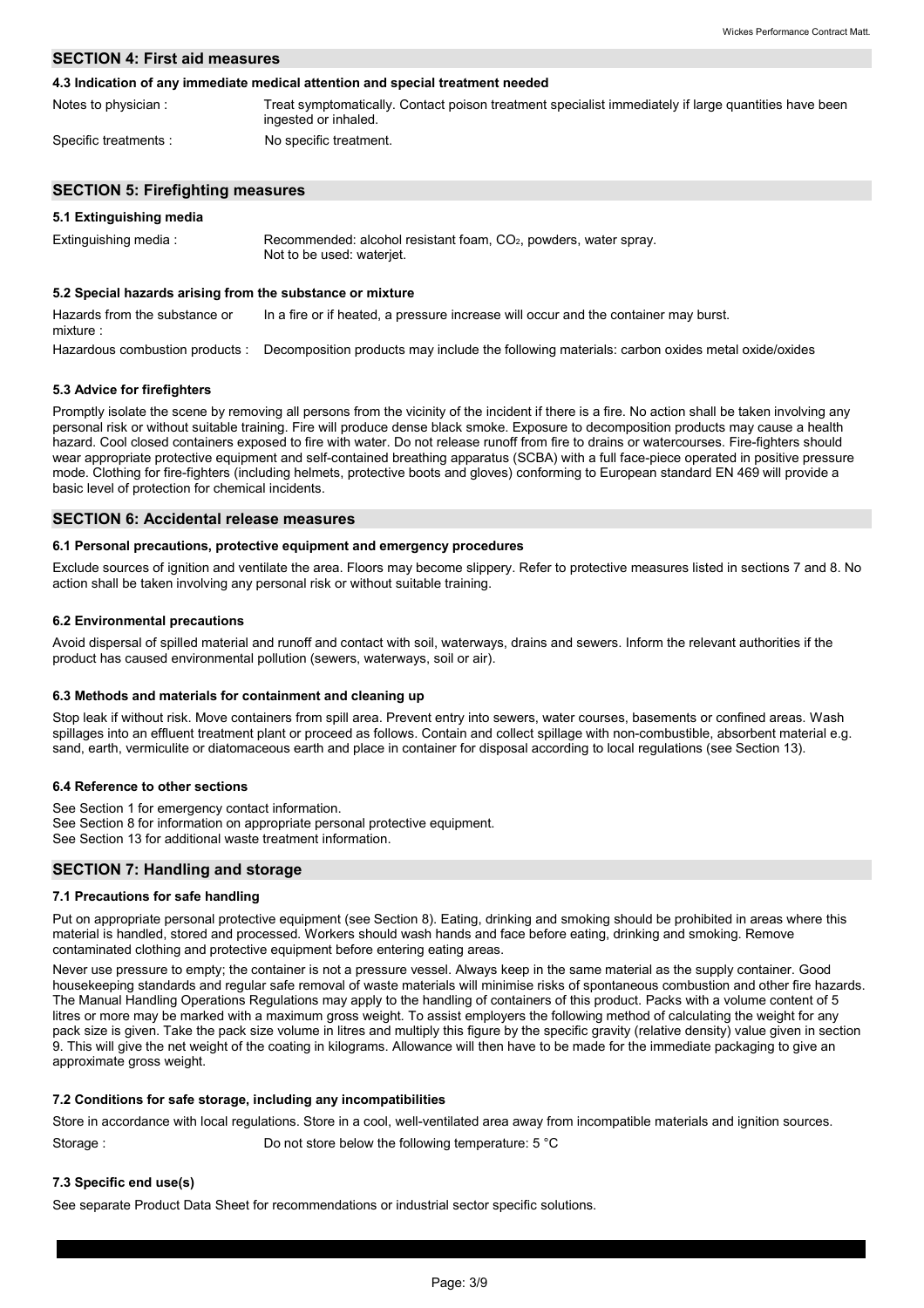# **SECTION 8: Exposure controls/personal protection**

#### **8.1 Control parameters**

| <b>Product/ingredient name</b> | <b>Exposure limit values</b> |
|--------------------------------|------------------------------|
| No exposure limit value known. |                              |

#### **Recommended monitoring procedures**

If this product contains ingredients with exposure limits, personal, workplace atmosphere or biological monitoring may be required to determine the effectiveness of the ventilation or other control measures and/or the necessity to use respiratory protective equipment. Reference should be made to monitoring standards, such as the following: European Standard EN 689 (Workplace atmospheres - Guidance for the assessment of exposure by inhalation to chemical agents for comparison with limit values and measurement strategy) European Standard EN 14042 (Workplace atmospheres - Guide for the application and use of procedures for the assessment of exposure to chemical and biological agents) European Standard EN 482 (Workplace atmospheres - General requirements for the performance of procedures for the measurement of chemical agents) Reference to national guidance documents for methods for the determination of hazardous substances will also be required.

### **8.2 Exposure controls**

### **Appropriate engineering controls**

All engineering control measures used to control exposure to hazardous substances must be selected, maintained, examined and tested to meet the requirements of the Control Of Substances Hazardous to Health regulations (COSHH). Similarly all personal protective equipment, including respiratory protective equipment, must be selected, issued and maintained to meet the requirements of COSHH. These requirements include the provision of any necessary information, instruction and training with regard to their use. Special precautions should be taken during surface preparation of pre-1960's paint surfaces over wood and metal as they may contain harmful lead.

Provide adequate ventilation. Where reasonably practicable this should be achieved by the use of local exhaust ventilation and good general extraction. If these are not sufficient to maintain concentrations of solvent vapour below the relevant workplace exposure limits, suitable respiratory protection should be worn. (See personal protection below). Dry sanding, flame cutting and/ or welding of the dry paint film will give rise to dust and/ or hazardous fumes. Wet sanding should be used wherever possible. If exposure cannot be avoided by the provision of local exhaust ventilation, suitable respiratory protective equipment should be worn.

#### **Individual protection measures**



| General:                | Gloves must be worn for all work that may result in soiling. Apron/coveralls/protective clothing must be<br>worn when soiling is so great that regular work clothes do not adequately protect skin against contact<br>with the product. Safety eyewear should be used when there is a likelihood of exposure.                                                |
|-------------------------|--------------------------------------------------------------------------------------------------------------------------------------------------------------------------------------------------------------------------------------------------------------------------------------------------------------------------------------------------------------|
| Hygiene measures :      | Wash hands, forearms, and face thoroughly after handling compounds and before eating, smoking,<br>using lavatory, and at the end of day.                                                                                                                                                                                                                     |
| Eye/face protection :   | Safety eyewear complying with an approved standard should be used when a risk assessment<br>indicates this is necessary to avoid exposure to liquid splashes, mists, gases or dusts. If contact is<br>possible, the following protection should be worn, unless the assessment indicates a higher degree of<br>protection: safety glasses with side-shields. |
| Hand protection :       | Wear chemical-resistant gloves (tested to EN374) in combination with 'basic' employee training. The<br>quality of the chemical-resistant protective gloves must be chosen as a function of the specific<br>workplace concentrations and quantity of hazardous substances.                                                                                    |
|                         | Since the actual work situation is unknown. Supplier of gloves should be contacted in order to find the<br>appropriate type. Below listed glove(s) should be regarded as generic advice:                                                                                                                                                                     |
|                         | Recommended: Silver Shield / Barrier / 4H gloves, nitrile rubber, neoprene rubber, butyl rubber, natural<br>rubber (latex), polyvinyl alcohol (PVA), polyvinyl chloride (PVC), Viton®                                                                                                                                                                        |
| Body protection :       | Personal protective equipment for the body should be selected based on the task being performed and<br>the risks involved handling this product.                                                                                                                                                                                                             |
| Respiratory protection: | Respirator selection must be based on known or anticipated exposure levels, the hazards of the<br>product and the safe working limits of the selected respirator.                                                                                                                                                                                            |

#### **Environmental exposure controls**

Emissions from ventilation or work process equipment should be checked to ensure they comply with the requirements of environmental protection legislation. In some cases, fume scrubbers, filters or engineering modifications to the process equipment will be necessary to reduce emissions to acceptable levels.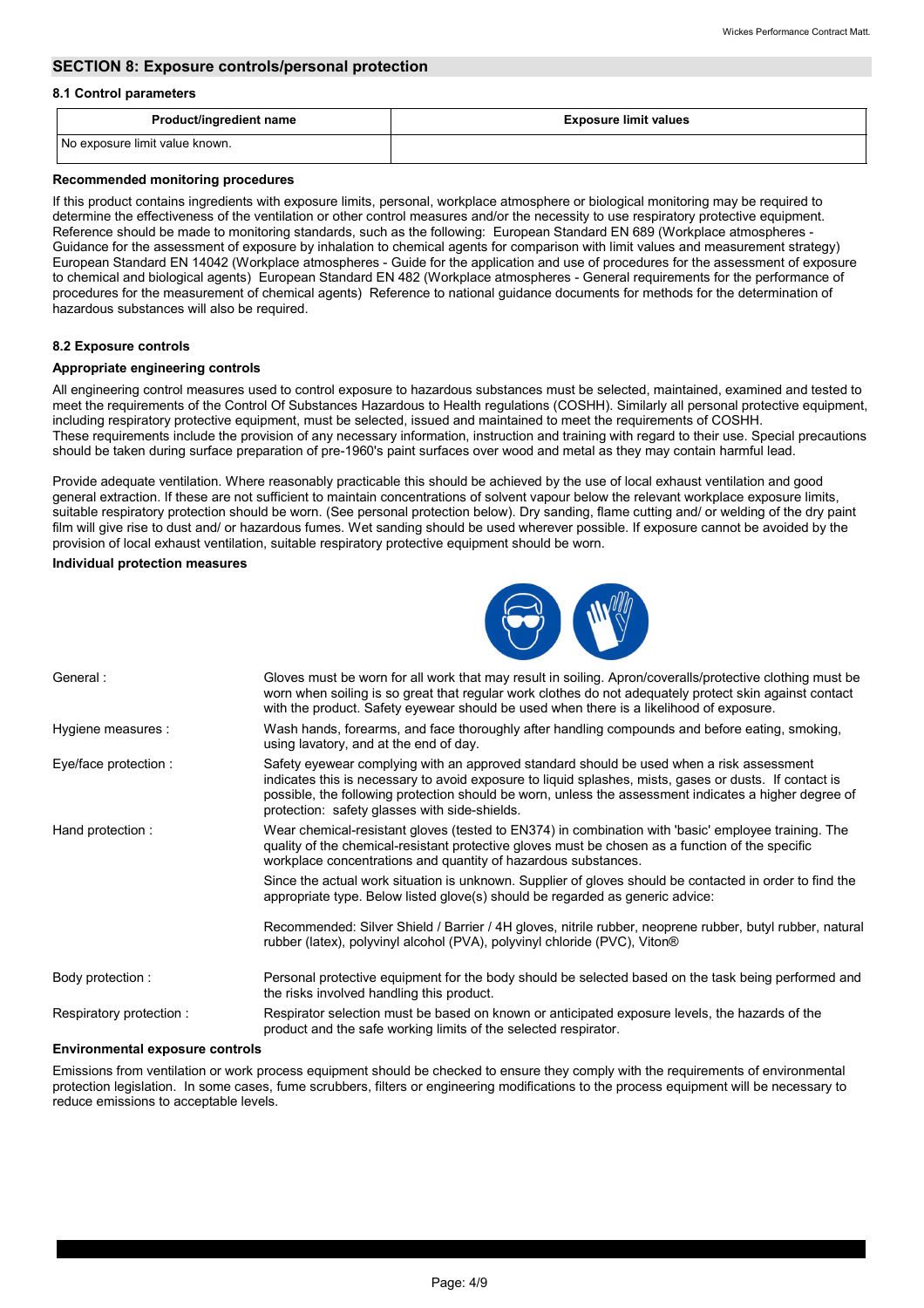## **SECTION 9: Physical and chemical properties**

# **9.1 Information on basic physical and chemical properties**

| Physical state:                                   | Liquid.                                                              |
|---------------------------------------------------|----------------------------------------------------------------------|
| Odor:                                             | Non-characteristic.                                                  |
| $pH$ :                                            | $7 - 9$                                                              |
| Melting point/freezing point:                     | 0°C This is based on data for the following ingredient: water        |
| Boiling point/boiling range:                      | $100^{\circ}$ C                                                      |
| Flash point:                                      | Non-flammable.                                                       |
| Evaporation rate:                                 | Testing not relevant or not possible due to nature of the product.   |
| Flammability:                                     | Non-flammable.                                                       |
| Upper/lower flammability or<br>explosive limits : | No specific data.                                                    |
| Vapor pressure :                                  | 3.173 kPa This is based on data for the following ingredient: water  |
| Vapor density:                                    | Testing not relevant or not possible due to nature of the product.   |
| Relative density:                                 | $1.3$ g/cm <sup>3</sup>                                              |
| Solubility(ies):                                  | Easily soluble in the following materials: cold water and hot water. |
| Partition coefficient (LogKow):                   | Testing not relevant or not possible due to nature of the product.   |
| Auto-ignition temperature :                       | Testing not relevant or not possible due to nature of the product.   |
| Decomposition temperature :                       | Testing not relevant or not possible due to nature of the product.   |
| Viscosity:                                        | Kinematic $(40^{\circ}$ C): 1.1 cm <sup>2</sup> /s                   |
| Explosive properties :                            | Testing not relevant or not possible due to nature of the product.   |
| Oxidizing properties :                            | Testing not relevant or not possible due to nature of the product.   |

#### **9.2 Other information**

| Solvent(s) $%$ by weight : | Weighted average: 0 %  |
|----------------------------|------------------------|
| Water % by weight :        | Weighted average: 42 % |

# **SECTION 10: Stability and reactivity**

#### **10.1 Reactivity**

No specific test data related to reactivity available for this product or its ingredients.

#### **10.2 Chemical stability**

The product is stable.

#### **10.3 Possibility of hazardous reactions**

Under normal conditions of storage and use, hazardous reactions will not occur.

#### **10.4 Conditions to avoid**

No specific data.

#### **10.5 Incompatible materials**

No specific data.

#### **10.6 Hazardous decomposition products**

When exposed to high temperatures (i.e. in case of fire) harmful decomposition products may be formed:

Decomposition products may include the following materials: carbon oxides metal oxide/oxides

### **SECTION 11: Toxicological information**

#### **11.1 Information on toxicological effects**

The product has been assessed following the conventional method and is classified for toxicological hazards accordingly. This takes into account, where known, delayed and immediate effects and also chronic effects of components from short term and long term exposure by oral, inhalation and dermal routes of exposure and eye contact.

Repeated or prolonged contact with the mixture may cause removal of natural fat from the skin, resulting in non-allergic contact dermatitis and absorption through the skin.

If splashed in the eyes, the liquid may cause irritation and reversible damage.

#### **Acute toxicity**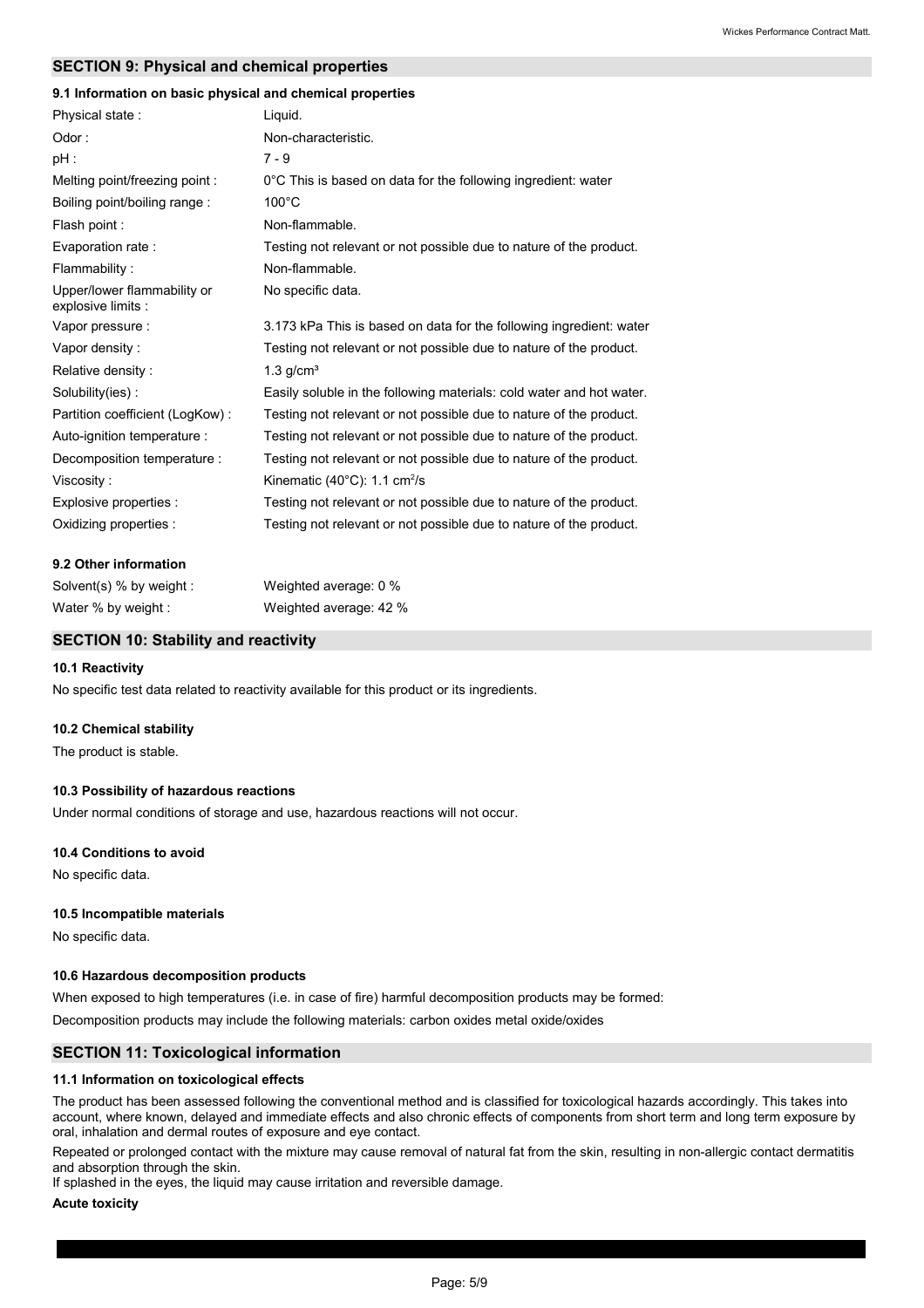# **SECTION 11: Toxicological information**

| Product/ingredient name                                                                                                                                               | Result                                                                        | <b>Species</b>                           | <b>Dose</b>                                                 | <b>Exposure</b> |
|-----------------------------------------------------------------------------------------------------------------------------------------------------------------------|-------------------------------------------------------------------------------|------------------------------------------|-------------------------------------------------------------|-----------------|
| 1,2-benzisothiazol-3(2H)-one<br>2-methylisothiazol-3(2H)-one<br>reaction mass of 5-chloro-2-methyl-<br>2H-isothiazol-3-one and 2-methyl-<br>2H-isothiazol-3-one (3:1) | LD50 Oral<br><b>LC50 Inhalation Dusts and mists</b><br>LD50 Oral<br>LD50 Oral | Rat - Male<br>Rat<br>Rat - Female<br>Rat | 670 mg/kg<br>$0.11$ mg/l<br>$183 \text{ mg/kg}$<br>69 mg/kg | 4 hours         |

#### **Acute toxicity estimates**

| Route                                             | <b>ATE value</b> |
|---------------------------------------------------|------------------|
| No known significant effects or critical hazards. |                  |

# **Irritation/Corrosion**

| Product/ingredient name             | Result                   | <b>Species</b> | <b>Score</b>             | <b>Exposure</b> |
|-------------------------------------|--------------------------|----------------|--------------------------|-----------------|
| 1,2-benzisothiazol-3(2H)-one        | Skin - Irritant          | Rabbit         |                          | 4 hours         |
|                                     | Eyes - Severe irritant   | Rabbit         |                          |                 |
| 2-methylisothiazol-3(2H)-one        | Skin - Moderate irritant | Rabbit         |                          |                 |
| reaction mass of 5-chloro-2-methyl- | Skin - Severe irritant   | Human          |                          | 0.01 Percent    |
| 2H-isothiazol-3-one and 2-methyl-   |                          |                |                          |                 |
| 2H-isothiazol-3-one (3:1)           |                          |                |                          |                 |
|                                     | Skin - Severe irritant   | Rabbit         |                          |                 |
|                                     | Eyes - Severe irritant   | Rabbit         | $\overline{\phantom{a}}$ |                 |

# **Sensitizer**

| Product/ingredient name                                                                                                                                               | <b>Route of exposure</b>     | <b>Species</b>                                  | Result                                                   |
|-----------------------------------------------------------------------------------------------------------------------------------------------------------------------|------------------------------|-------------------------------------------------|----------------------------------------------------------|
| 1,2-benzisothiazol-3(2H)-one<br>2-methylisothiazol-3(2H)-one<br>reaction mass of 5-chloro-2-methyl-<br>2H-isothiazol-3-one and 2-methyl-<br>2H-isothiazol-3-one (3:1) | skin<br>skin<br>skin<br>skin | Guinea pig<br>Mouse<br>Guinea pig<br>Guinea pig | Sensitizing<br>Sensitizing<br>Sensitizing<br>Sensitizing |

# **Mutagenic effects**

No known significant effects or critical hazards.

#### **Carcinogenicity**

No known significant effects or critical hazards.

# **Reproductive toxicity**

No known significant effects or critical hazards.

#### **Teratogenic effects**

No known significant effects or critical hazards.

### **Specific target organ toxicity (single exposure)**

Not available.

# **Specific target organ toxicity (repeated exposure)**

Not available.

## **Aspiration hazard**

Not available.

# **Information on the likely routes of exposure**

Routes of entry anticipated: Oral, Dermal, Inhalation.

# **Potential chronic health effects**

Other information :

No additional known significant effects or critical hazards.

# **SECTION 12: Ecological information**

# **12.1 Toxicity**

Do not allow to enter drains or watercourses.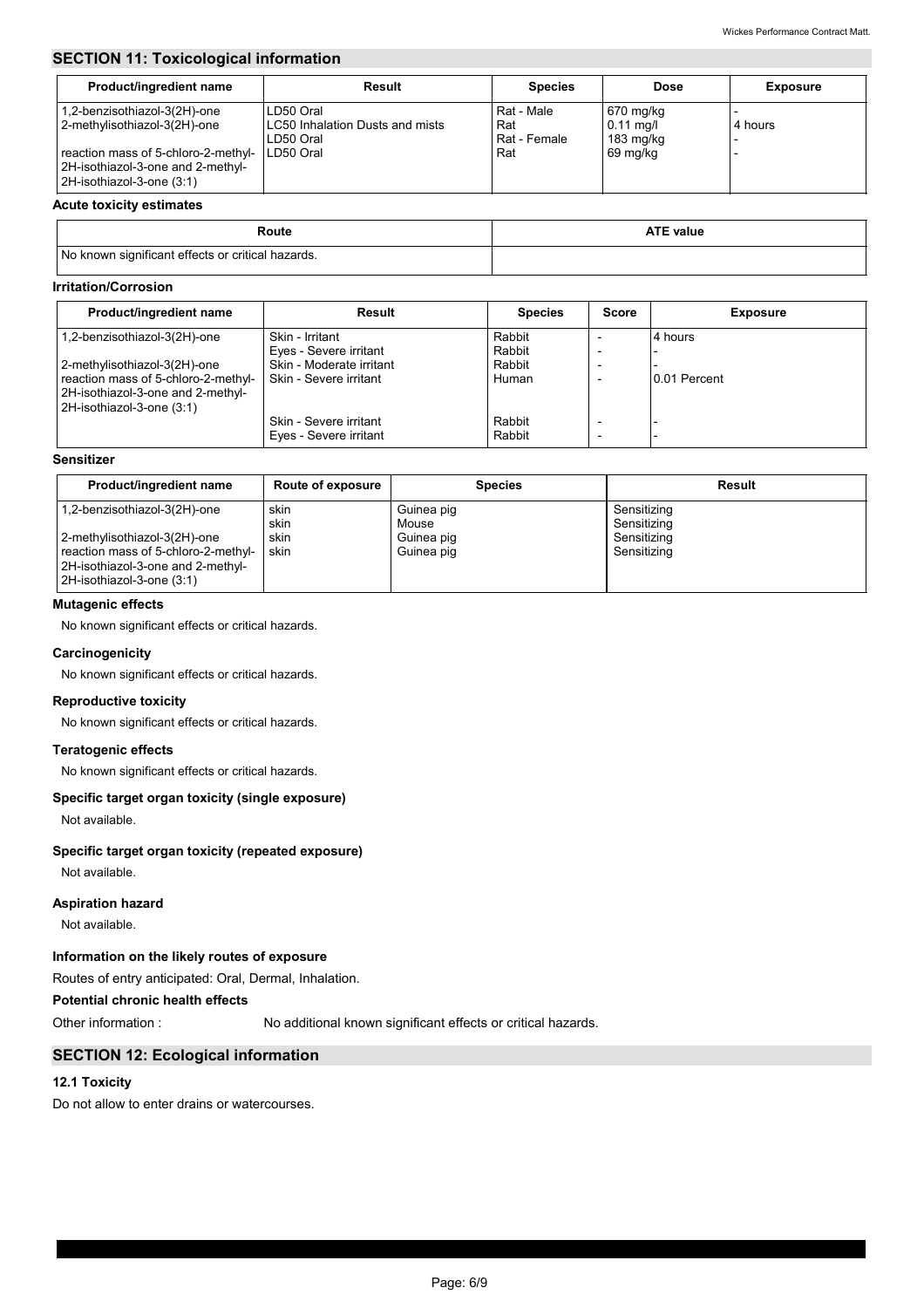# **SECTION 12: Ecological information**

| Product/ingredient name                                                                               | Result                              | <b>Species</b>                   | <b>Exposure</b> |
|-------------------------------------------------------------------------------------------------------|-------------------------------------|----------------------------------|-----------------|
| 1,2-benzisothiazol-3(2H)-one                                                                          | Acute EC50 0.11 mg/l                | Algae                            | 72 hours        |
|                                                                                                       | Acute EC50 2.94 mg/l                | Daphnia                          | 48 hours        |
|                                                                                                       | Acute LC50 10 - 20 mg/l Fresh water | Crustaceans - Ceriodaphnia dubia | 48 hours        |
|                                                                                                       | Acute LC50 1.6 mg/l                 | Fish                             | 96 hours        |
| 2-methylisothiazol-3(2H)-one                                                                          | Acute EC50 0.158 mg/l               | Algae                            | 72 hours        |
|                                                                                                       | Acute EC50 0.063 mg/l               | Algae                            | 96 hours        |
|                                                                                                       | Acute EC50 0.87 mg/l                | Daphnia                          | 48 hours        |
|                                                                                                       | Acute LC50 0.056 ppm Marine water   | Crustaceans - Acartia tonsa      | 48 hours        |
|                                                                                                       | Acute LC50 4.77 mg/l                | Fish                             | 96 hours        |
| reaction mass of 5-chloro-2-methyl-<br>2H-isothiazol-3-one and 2-methyl-<br>2H-isothiazol-3-one (3:1) | Acute EC50 0.018 mg/l               | Algae                            | 72 hours        |
|                                                                                                       | Acute EC50 0.1 mg/l                 | Daphnia                          | 48 hours        |
|                                                                                                       | Acute LC50 0.188 mg/l               | Fish - Oncorhynchus mykiss       | 96 hours        |

# **12.2 Persistence and degradability**

| Product/ingredient name                                                                                                               | Test                     | Result                                               |                   | Dose |                         | <b>Inoculum</b> |
|---------------------------------------------------------------------------------------------------------------------------------------|--------------------------|------------------------------------------------------|-------------------|------|-------------------------|-----------------|
| 1,2-benzisothiazol-3(2H)-one<br>2-methylisothiazol-3(2H)-one                                                                          |                          | 90 % - Readily - 28 days<br>98 % - Readily - 48 days |                   |      |                         |                 |
| Product/ingredient name                                                                                                               | <b>Aquatic half-life</b> |                                                      | <b>Photolysis</b> |      | <b>Biodegradability</b> |                 |
| 1,2-benzisothiazol-3(2H)-one<br>reaction mass of 5-chloro-2-methyl-<br>2H-isothiazol-3-one and 2-methyl-<br>2H-isothiazol-3-one (3:1) |                          |                                                      |                   |      | Readily<br>Not readily  |                 |

#### **12.3 Bioaccumulative potential**

| Product/ingredient name                                                                                                                                          | $LogP_{ow}$          | <b>BCF</b>            | <b>Potential</b>  |
|------------------------------------------------------------------------------------------------------------------------------------------------------------------|----------------------|-----------------------|-------------------|
| 1,2-benzisothiazol-3(2H)-one<br>2-methylisothiazol-3(2H)-one<br>reaction mass of 5-chloro-2-methyl-2H-isothiazol-3-one and<br>2-methyl-2H-isothiazol-3-one (3:1) | 1.3<br>$-0.32$<br><3 | 6.95<br>3.16<br>< 100 | low<br>low<br>low |

## **12.4 Mobility in soil**

Mobility : Soil/water partition coefficient  $(Koc)$ : No known data avaliable in our database. No known data avaliable in our database.

#### **12.5 Results of PBT and vPvB assessment**

This mixture does not contain any substances that are assessed to be a PBT or a vPvB.

### **12.6 Other adverse effects**

No known significant effects or critical hazards.

### **SECTION 13: Disposal considerations**

#### **13.1 Waste treatment methods**

The generation of waste should be avoided or minimized wherever possible. Residues of the product is not listed as hazardous waste. Dispose of according to all state and local applicable regulations. Waste should not be disposed of untreated to the sewer unless fully compliant with the requirements of all authorities with jurisdiction.

European waste catalogue (EWC) : 08 01 12

## **Packaging**

Used containers, drained and/ or rigorously scraped out and containing dried residues of the supplied coating, are categorised as nonhazardous waste, with EWC code: 15 01 02 or 15 01 04.

If mixed with other wastes, the above waste code may not be applicable. Waste packaging should be recycled. Incineration or landfill should only be considered when recycling is not feasible.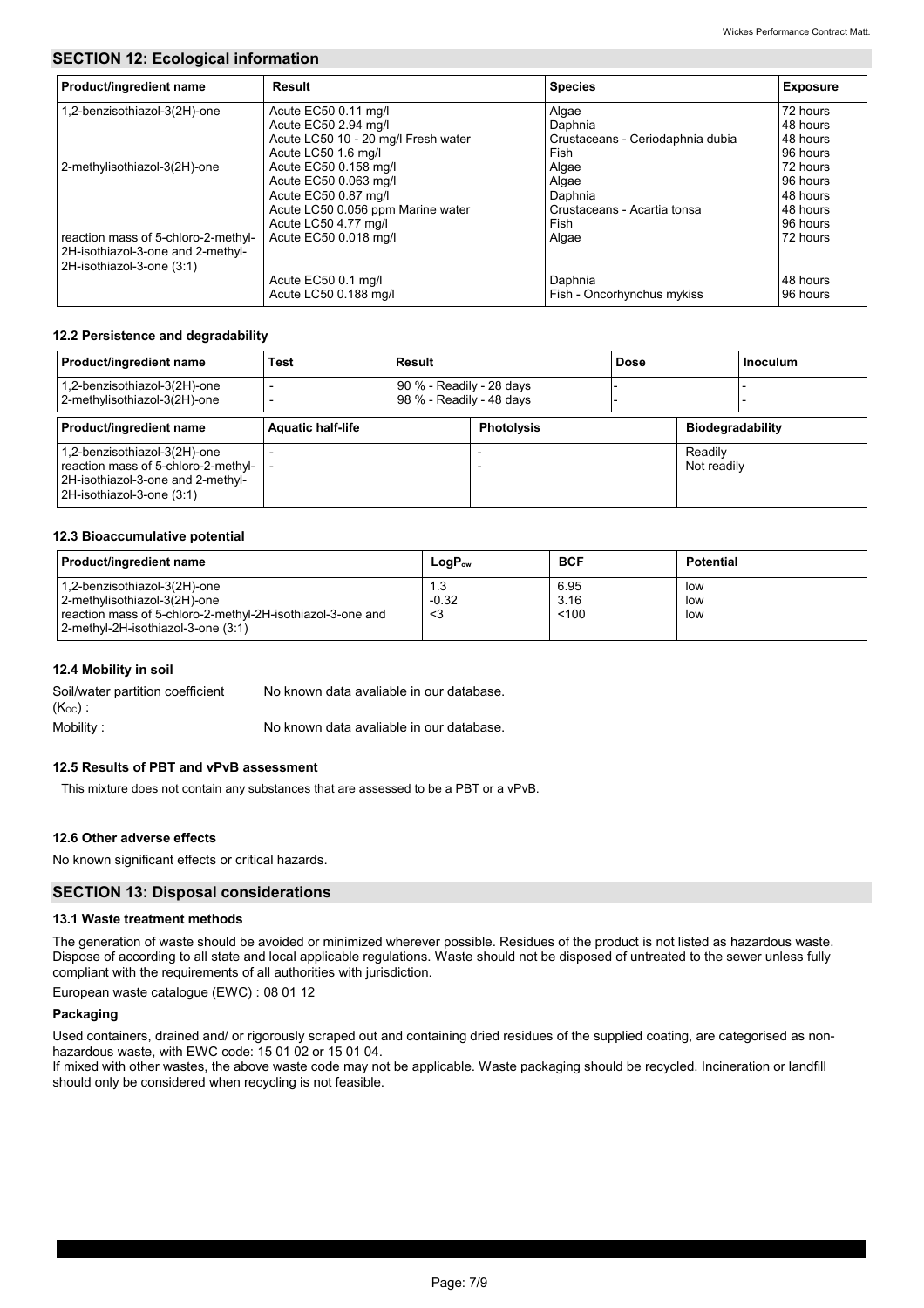#### **SECTION 14: Transport information**

Transport may take place according to national regulation or ADR for transport by road, RID for transport by train, IMDG for transport by sea, IATA for transport by air.

|                                | 14.1<br>UN no. | 14.2<br>Proper shipping name | 14.3<br>Transport hazard class(es) | 14.4<br>PG*              | 14.5  | Env* Additional information |
|--------------------------------|----------------|------------------------------|------------------------------------|--------------------------|-------|-----------------------------|
| <b>ADR/RID</b><br><b>Class</b> | Not regulated. |                              | ۰                                  | $\overline{\phantom{0}}$ | No. - |                             |
| <b>IMDG</b><br><b>Class</b>    | Not regulated. |                              | ۰                                  | $\overline{\phantom{0}}$ | No. - |                             |
| <b>IATA</b><br><b>Class</b>    | Not regulated. |                              | ۰                                  | $\overline{\phantom{a}}$ | No. - |                             |

PG\* : Packing group

Env.\* : Environmental hazards

#### **14.6 Special precautions for user**

**Transport within user's premises:** always transport in closed containers that are upright and secure. Ensure that persons transporting the product know what to do in the event of an accident or spillage.

#### **14.7 Transport in bulk according to Annex II of MARPOL and the IBC Code**

Not applicable.

# **SECTION 15: Regulatory information**

#### **15.1 Safety, health and environmental regulations/legislation specific for the substance or mixture**

EU Regulation (EC) No. 1907/2006 (REACH) Annex XIV - List of substances subject to authorization - Substances of very high concern **Annex XIV**

None of the components are listed.

#### **Substances of very high concern**

None of the components are listed.

Not applicable. Annex XVII - Restrictions on the manufacture, placing on the market and use of certain dangerous substances, mixtures and articles

#### **Other EU regulations**

This product is not controlled under the Seveso III Directive.

#### **15.2 Chemical Safety Assessment**

This product contains substances for which Chemical Safety Assessments are still required.

#### **SECTION 16: Other information**

 $\nabla$  Indicates information that has changed from previously issued version.

| Abbreviations and acronyms :             | ATE = Acute Toxicity Estimate<br>DNEL = Derived No Effect Level<br>PNEC = Predicted No Effect Concentration<br>RRN = REACH Registration Number                                        | CLP = Classification, Labelling and Packaging Regulation [Regulation (EC) No. 1272/2008]<br>EUH statement = CLP-specific Hazard statement                                                                                                                                                                                                                            |
|------------------------------------------|---------------------------------------------------------------------------------------------------------------------------------------------------------------------------------------|----------------------------------------------------------------------------------------------------------------------------------------------------------------------------------------------------------------------------------------------------------------------------------------------------------------------------------------------------------------------|
| Full text of abbreviated H statements :  | H301<br>H302<br>H310<br>H311<br>H314<br>H315<br>H317<br>H318<br>H330<br>H400<br>H410                                                                                                  | Toxic if swallowed.<br>Harmful if swallowed.<br>Fatal in contact with skin.<br>Toxic in contact with skin.<br>Causes severe skin burns and eye damage.<br>Causes skin irritation.<br>May cause an allergic skin reaction.<br>Causes serious eye damage.<br>Fatal if inhaled.<br>Very toxic to aquatic life.<br>Very toxic to aquatic life with long lasting effects. |
| Full text of classifications [CLP/GHS] : | Acute Tox. 2, H310<br>Acute Tox. 2, H330<br>Acute Tox. 3, H301<br>Acute Tox. 3, H311<br>Acute Tox. 4, H302<br>Aquatic Acute 1,<br>H400<br>Aquatic Chronic 1,<br>H410<br><b>EUH071</b> | ACUTE TOXICITY (dermal) - Category 2<br>ACUTE TOXICITY (inhalation) - Category 2<br>ACUTE TOXICITY (oral) - Category 3<br>ACUTE TOXICITY (dermal) - Category 3<br>ACUTE TOXICITY (oral) - Category 4<br>AQUATIC HAZARD (ACUTE) - Category 1<br>AQUATIC HAZARD (LONG-TERM) - Category 1<br>Corrosive to the respiratory tract.                                        |